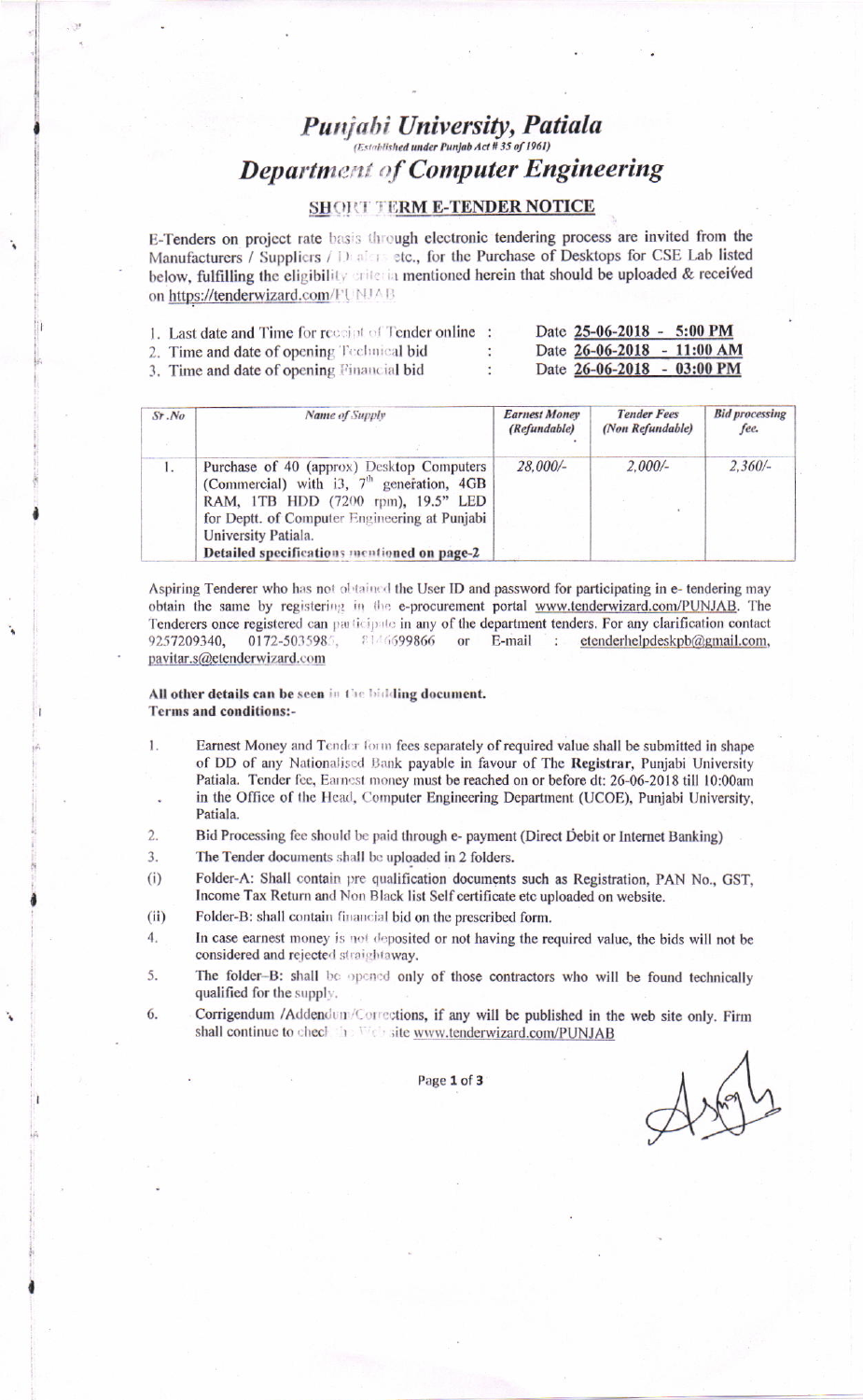The Vendors who had applied in earlier E-Bidding of Computers in this department need to  $\overline{7}$ . submit afresh bid to participate in this e-bidding process. Earlier bid is not applicable. PRE-QUALIFICATION REQUIREMENTS:-

- Manufacturers/ Suppliers/ Authorized Dealers for Supply of Equipment can only 1. participate.
- The Supplier/Firm shall submit a copy of PAN No., GST No. etc.  $2.4$
- The Supplier/firms shall submit copies of income tax return for the last 2 years. 3.
- The Supplier/firms shall also submit Self certification that they have not been debarred/  $4.$ blacklisted by any Govt./ Semi Govt. Organization or any Corporation at any stage.

| S.No. | Category     | <b>Description</b><br>HP / Lenovo / Dell                                                                                                                                                                                                                                                                           |  |  |
|-------|--------------|--------------------------------------------------------------------------------------------------------------------------------------------------------------------------------------------------------------------------------------------------------------------------------------------------------------------|--|--|
| 1.    | <b>Brand</b> |                                                                                                                                                                                                                                                                                                                    |  |  |
| 2.    | Chassis      | Tower<br><b>Intel Chipset</b><br>7th Generation Intel Core i3<br>4GB Single Channel DDR4 2400MHz<br>8GB Single Channel DDR4 2400MHz<br>and<br>1TB 7200 rpm 3.5inch SATA Hard Drive<br>19.5" LED<br>Wired<br>Intel HD Integrated Graphics<br>One Gigabit Ethernet port, Realtek RTL8111GN<br>MS Windows10 SL 64-bit |  |  |
| 3.    | Chipset      |                                                                                                                                                                                                                                                                                                                    |  |  |
| 4.    | Processor    |                                                                                                                                                                                                                                                                                                                    |  |  |
| 5.    | <b>RAM</b>   |                                                                                                                                                                                                                                                                                                                    |  |  |
| 6.    | <b>HDD</b>   |                                                                                                                                                                                                                                                                                                                    |  |  |
| 7.    | <b>TFT</b>   |                                                                                                                                                                                                                                                                                                                    |  |  |
| 8.    | KB & Mouse   |                                                                                                                                                                                                                                                                                                                    |  |  |
| $-9.$ | Graphics     |                                                                                                                                                                                                                                                                                                                    |  |  |
| 10.   | Ethernet     |                                                                                                                                                                                                                                                                                                                    |  |  |
| 11.   | <b>OS</b>    |                                                                                                                                                                                                                                                                                                                    |  |  |
| 12.   | Warranty     | 3Years onsite                                                                                                                                                                                                                                                                                                      |  |  |

## DETAILED SPECIFICATIONS

Rate must be quoted with DOS operating System and Windows 10 Professional separately.

### **Terms and Conditions:-**

- 1. Prices should  $bc$ inclusive of all taxes and levies in INR. FOR Punjabi University Patiala.
- 2. The Computers included in your quote with above configuration must be available for supply immediately
- 3. Payment will be released on successful installation and commissioning.
- 4. Above configuration is the minimum required. You may offer higher configuration on competitive rates.
- 5. All items to be supplied must be branded and shall be amply supported onsite directly by OEM.

Page 2 of 3